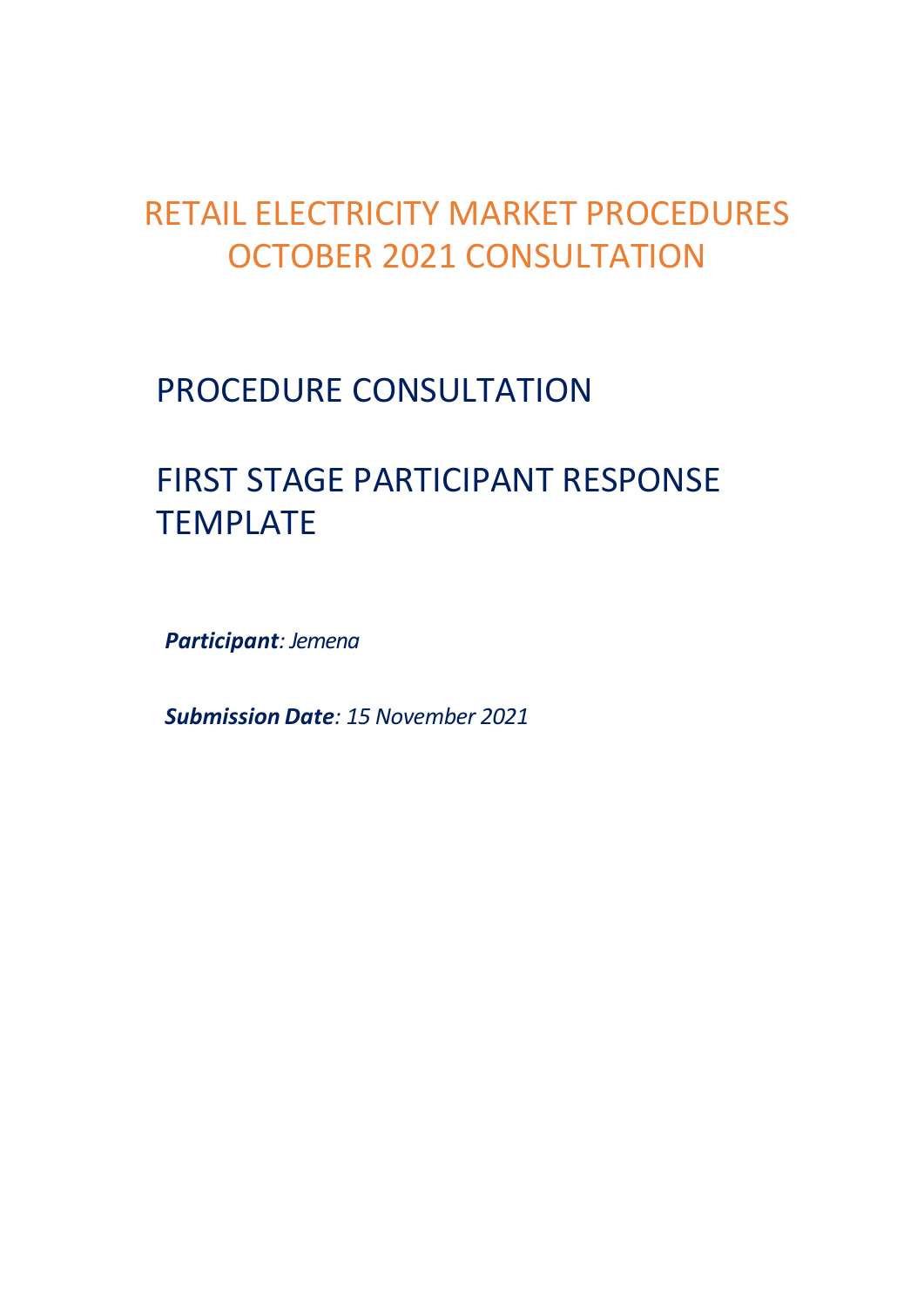## Table of Contents

| 1.  |                                                                                                   |  |
|-----|---------------------------------------------------------------------------------------------------|--|
| 2.  |                                                                                                   |  |
| 3.  |                                                                                                   |  |
| 4.  |                                                                                                   |  |
| 5.  |                                                                                                   |  |
| 6.  |                                                                                                   |  |
| 7.  |                                                                                                   |  |
| 8.  |                                                                                                   |  |
| 9.  | MSATS Procedures: Consumer Administration and Transfer Solution (CATS) Procedure Principles and   |  |
| 10. | MSATS Procedures: Procedure for the Management of Wholesale, Interconnector, Generator and Sample |  |
| 11. | Metrology Procedure: Part B - National Electricity Market (Metrology Procedure: Part B) 8         |  |
| 12. |                                                                                                   |  |
| 13. |                                                                                                   |  |
| 14. | Retail Electricity Market Procedures - Glossary and Framework (Glossary/Framework)  8             |  |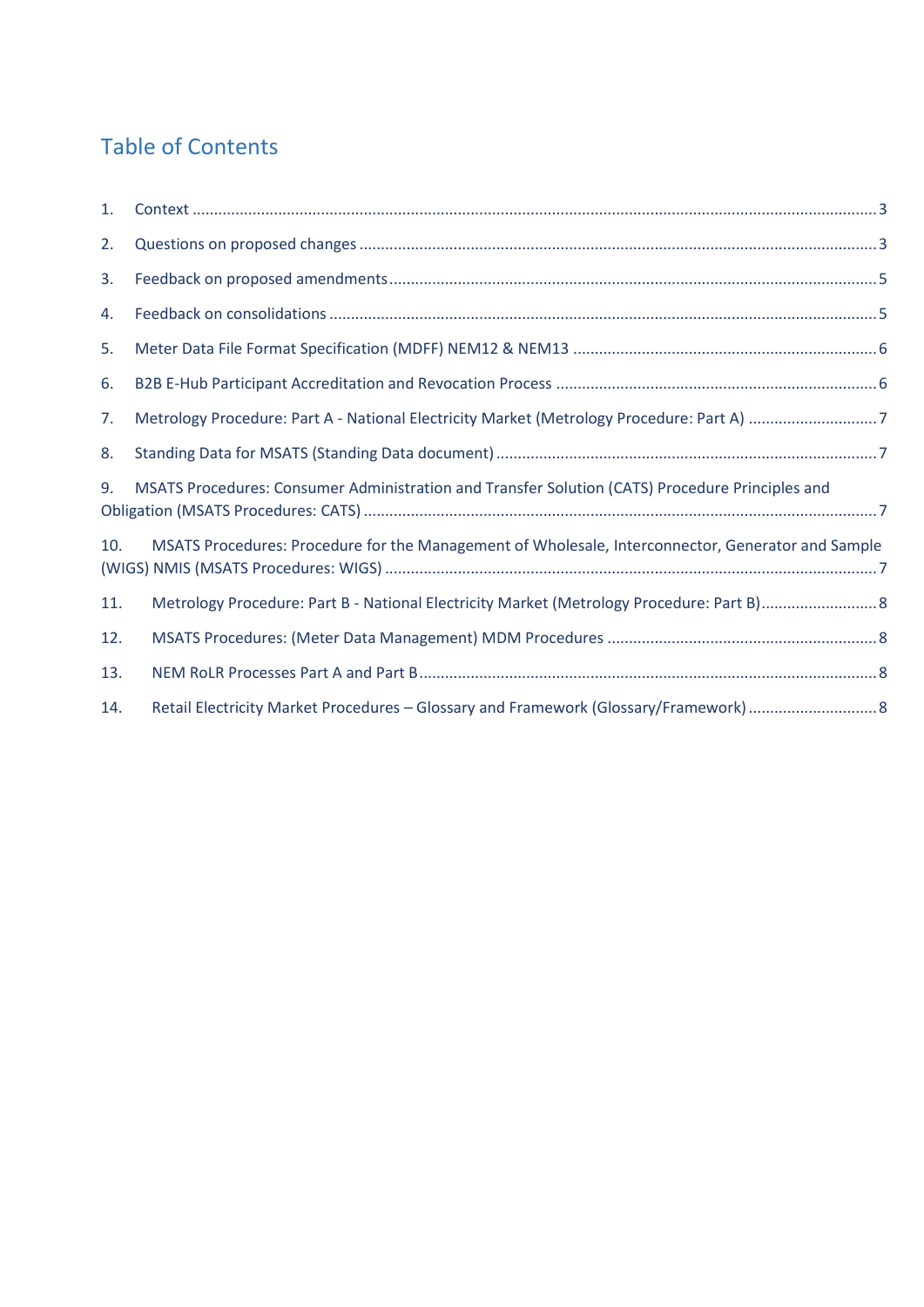#### **1. Context**

This template is to assist stakeholders in giving feedback about the changes detailed in the initial draft procedures associated with the Retail Electricity Market Procedures October 2021 consultation.

The changes being proposed are because of NER rule changes which have occurred requiring changes to AEMO's Retail Electricity Market Procedures and the following proposed changes by proponents and AEMO to implement recommended process improvements.

### **2. Questions on proposed changes**

<span id="page-2-1"></span><span id="page-2-0"></span>

| <b>Heading</b>                                                                                                                                                                                                                                                                                                        | <b>Participant Comments</b>                                                                                                                                                                                 |
|-----------------------------------------------------------------------------------------------------------------------------------------------------------------------------------------------------------------------------------------------------------------------------------------------------------------------|-------------------------------------------------------------------------------------------------------------------------------------------------------------------------------------------------------------|
| Does your organisation support the proposals contained in the Issues Paper? If not, please<br>specify areas in which your organisation disputes AEMO's assessment (include ICF reference<br>number) of the proposal and include information that supports your rationale why you do<br>not support AEMO's assessment. | Yes                                                                                                                                                                                                         |
| Are there better options to accommodate the change proposals that better achieve the<br>required objectives? What are the pros and cons of these options? How would they be<br>implemented?                                                                                                                           | <b>NO</b>                                                                                                                                                                                                   |
| What are the main challenges in adopting these proposed changes? How should these<br>challenges be addressed?                                                                                                                                                                                                         | <b>Data Transition</b><br>Clarity of Compliance Holiday requirements (esp<br>GPS and validation)<br>Timiness/availability of BUT Tools.<br>Clarity of variations between jurisdictions in<br>documentation. |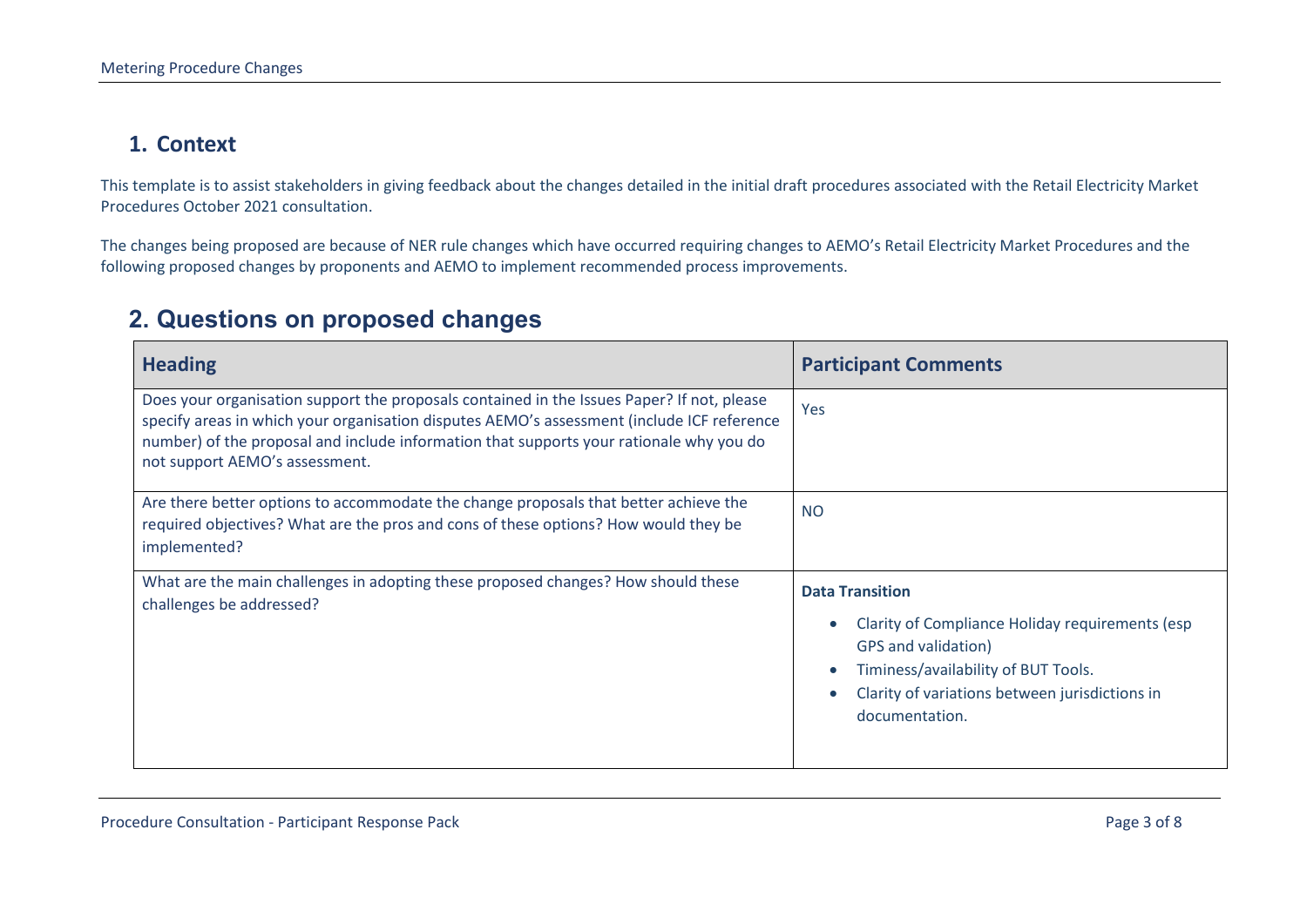| <b>Heading</b>                                                                                                                                                                                                                                                                                                                                                                                                                                                                                                                                                                          | <b>Participant Comments</b>                                                                                                                                                   |
|-----------------------------------------------------------------------------------------------------------------------------------------------------------------------------------------------------------------------------------------------------------------------------------------------------------------------------------------------------------------------------------------------------------------------------------------------------------------------------------------------------------------------------------------------------------------------------------------|-------------------------------------------------------------------------------------------------------------------------------------------------------------------------------|
| Do you have any further questions or comments in relation to the proposals described<br>above?                                                                                                                                                                                                                                                                                                                                                                                                                                                                                          | <b>GPS Lat/Long</b>                                                                                                                                                           |
|                                                                                                                                                                                                                                                                                                                                                                                                                                                                                                                                                                                         | AEMO should adding an extra field to indicate if the GPS<br>Lat/Long is an "Estimate" or "Site" or "Actual" location.                                                         |
|                                                                                                                                                                                                                                                                                                                                                                                                                                                                                                                                                                                         | This will allow participants provide an "estimated" or "site"<br>GPS location when there's no GPS signal onsite. (e.g.<br>underground meter room, shopping centre meter room" |
|                                                                                                                                                                                                                                                                                                                                                                                                                                                                                                                                                                                         | Moreover, participant can also use Site (or GIS generated<br>GPS Lat/Long) initially and refine the locations "in the next<br>visit".                                         |
| Does your organisation have any feedback / suggestions that closely relates to the scope or<br>impacts this consultation, but the nature of the feedback / suggestion warrant further<br>investigations / discussion? If so, please include your feedback / suggestions. Please note<br>that this feedback will be reviewed by AEMO at a later date, therefore will not be used for<br>this consultation. AEMO will complete a preliminary assessment of the feedback assess the<br>feedback and it may then form part of another consultation or the annual prioritisation<br>process. |                                                                                                                                                                               |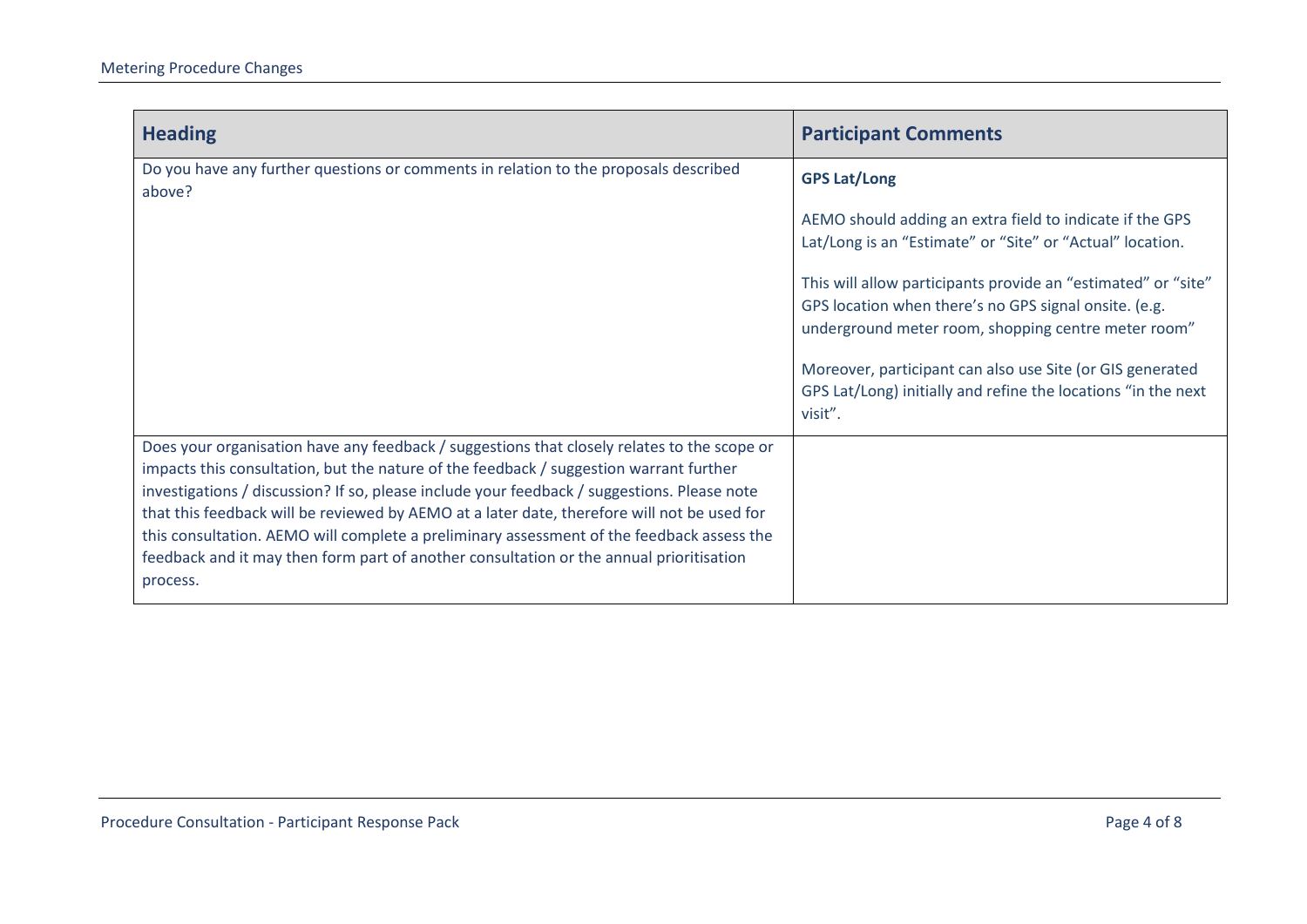## **3. Feedback on proposed amendments**

| <b>Document</b>                                                                                                                                                      | <b>Participant Comments</b>                                       |
|----------------------------------------------------------------------------------------------------------------------------------------------------------------------|-------------------------------------------------------------------|
| B2B E-Hub Participant Accreditation and Revocation Process (CIP 045 B2B E-Hub Participant Accreditation<br><b>Procedure Clarification)</b>                           |                                                                   |
| Consumer Administration and Transfer Solution (CATS) Procedure Principles and Obligation (MSATS<br>Procedures: CATS) (CIP 050 NREG and GENERATR NMI Classifications) |                                                                   |
| Meter Data File Format Specification (MDFF) NEM12 & NEM13 (CIP 042 Reason Code)                                                                                      |                                                                   |
| Metrology Part A (CIP_046 Clarification of Clause 12.5, CIP_048 Reference to AS60044)                                                                                |                                                                   |
| Standing Data for MSATS (Standing Data document) (CIP 049 Controlled Load Enumerations, CIP 053 GPS<br><b>Coordinates Minimum Standard)</b>                          | CIP_053 GPS - Provided in the Data<br><b>Transidtion Feedback</b> |

### <span id="page-4-0"></span>**4. Feedback on consolidations**

<span id="page-4-1"></span>

| <b>Document</b>         | <b>Clause   Participant Comments</b> |
|-------------------------|--------------------------------------|
| <b>CATS</b>             |                                      |
| <b>WIGS</b>             |                                      |
| <b>Metrology Part A</b> |                                      |
| <b>Metrology Part B</b> |                                      |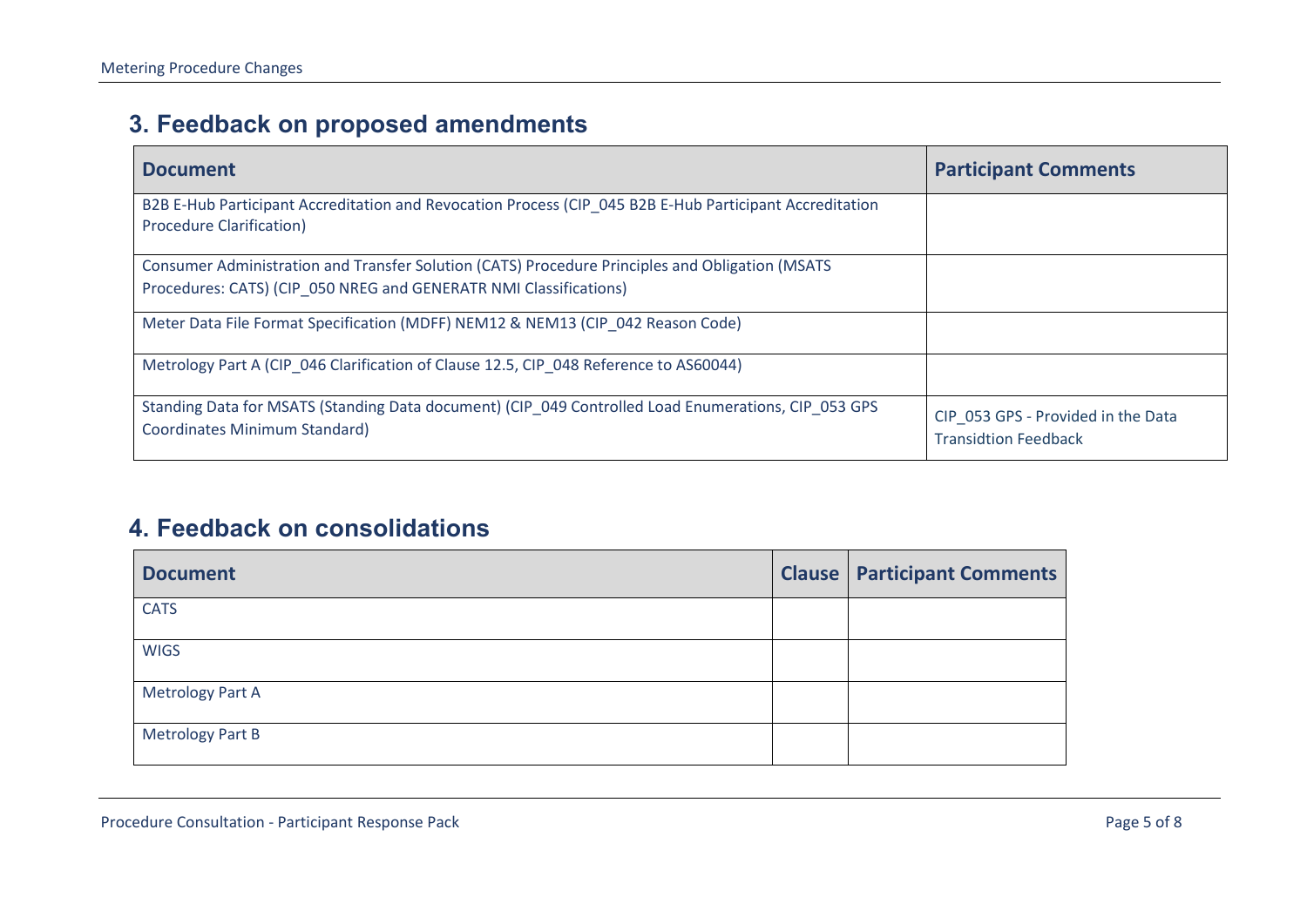| <b>Document</b>                                                                        | <b>Clause   Participant Comments</b> |
|----------------------------------------------------------------------------------------|--------------------------------------|
| <b>MSATS Procedures: MDM Procedures</b>                                                |                                      |
| NEM RoLR Processes Part A and Part B                                                   |                                      |
| Retail Electricity Market Procedures – Glossary and Framework (Glossary and Framework) |                                      |
| <b>Standing Data document</b>                                                          |                                      |

#### **5. MDFF NEM12 & NEM13**

| Section Description | <b>Participant Comments</b> |
|---------------------|-----------------------------|
|                     |                             |

## **6. B2B E-Hub Participant Accreditation and Revocation Process**

<span id="page-5-1"></span><span id="page-5-0"></span>

| <b>Section</b> | <b>Description</b> | Participant<br><b>Comments</b> |
|----------------|--------------------|--------------------------------|
|                |                    |                                |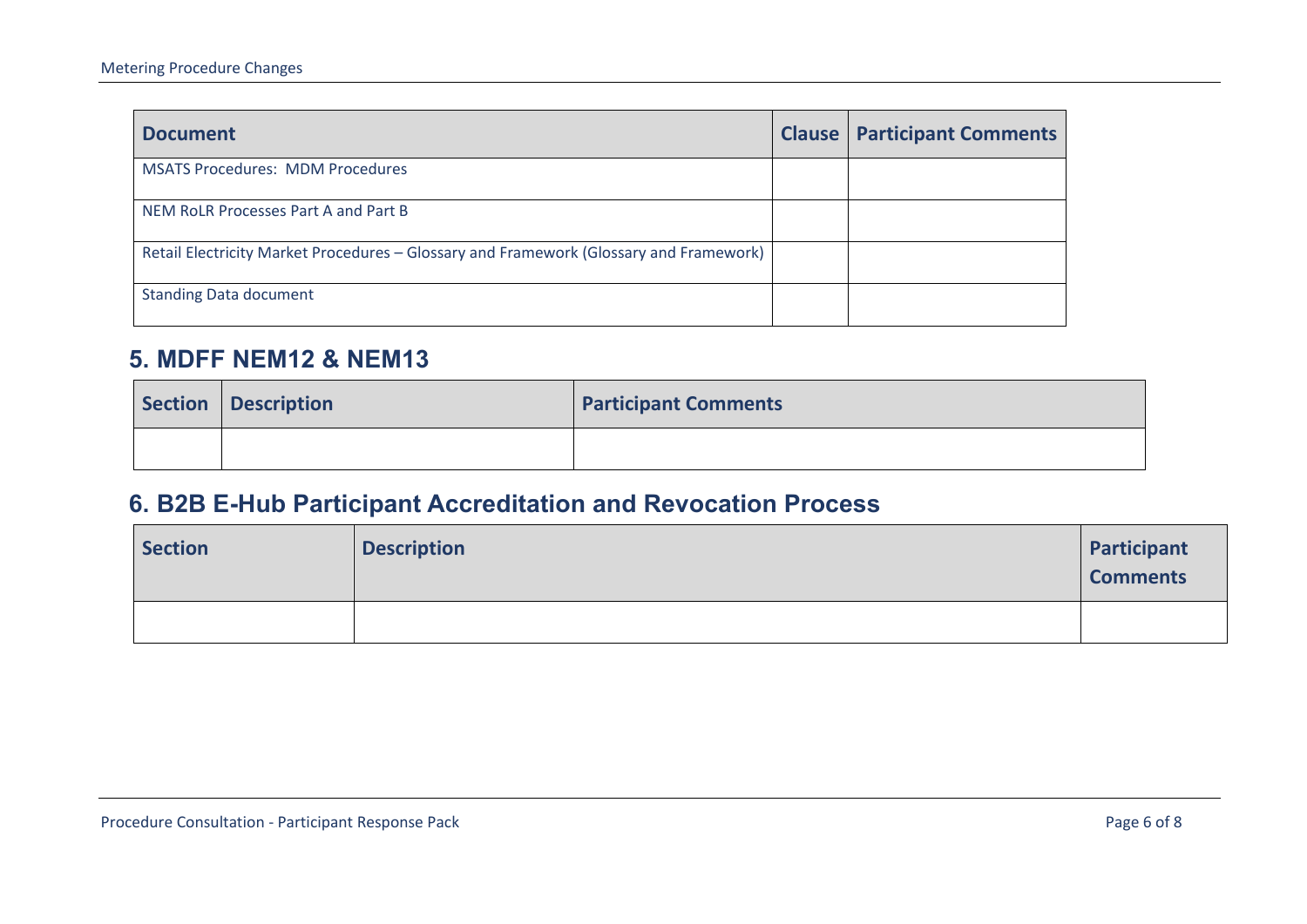## **7. Metrology Procedure: Part A - National Electricity Market (Metrology Procedure: Part A)**

| Section   Description | <b>Participant Comments</b> |
|-----------------------|-----------------------------|
|                       |                             |

#### **8. Standing Data document**

| Section   Description | <b>Participant Comments</b> |
|-----------------------|-----------------------------|
|                       |                             |

#### **9. MSATS Procedures: MSATS Procedures: CATS**

<span id="page-6-0"></span>

| Section   Description | <b>Participant Comments</b> |
|-----------------------|-----------------------------|
|                       |                             |

## **10. MSATS Procedures: Procedure for the Management of Wholesale, Interconnector, Generator and Sample (WIGS) NMIS (MSATS Procedures: WIGS)**

<span id="page-6-3"></span><span id="page-6-2"></span><span id="page-6-1"></span>

| Section Description | <b>Participant Comments</b> |
|---------------------|-----------------------------|
|                     |                             |